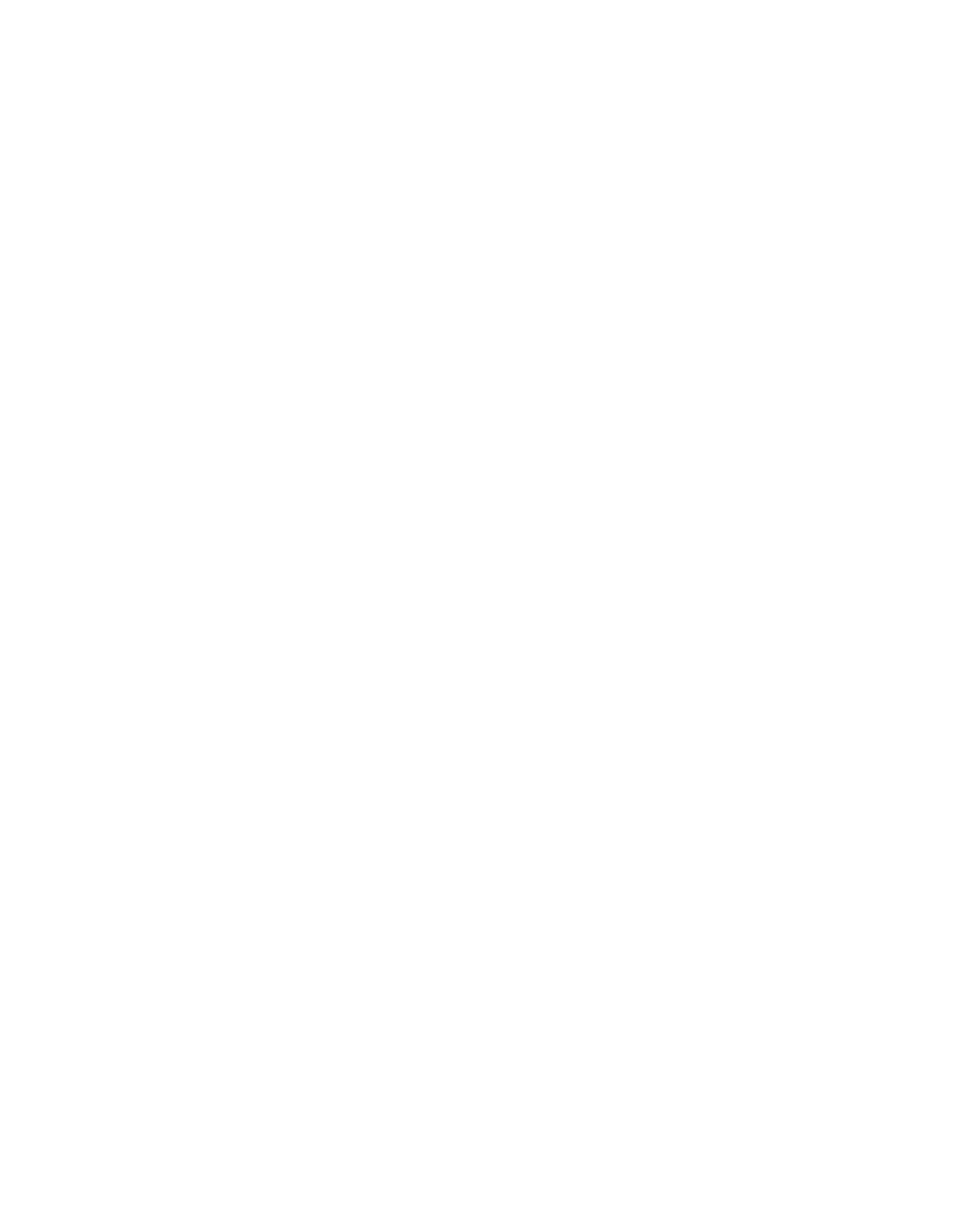# **BILL 12**

# 2018

# **PRESERVING CANADA'S ECONOMIC PROSPERITY ACT**

*(Assented to , 2018)* 

# *Table of Contents*

- **1** Definitions
- **2** Licence requirement
- **3** Application for licence
- **4** Terms and conditions of licence
- **5** Suspension, revocation or amendment of licence
- **6** Reconsideration of decision
- **7** Offences
- **8** Order to cease transporting
- **9** Order re exclusion from Act
- **10** Immunity
- **11** Regulations
- **12** Transitional
- **13** Coming into force

#### **Preamble**

WHEREAS the Government of Alberta is committed to maximizing the value of Alberta's natural energy resources for Canadians;

WHEREAS the Government of Alberta recognizes the importance of natural gas, crude oil and refined fuels to the growing Canadian economy;

WHEREAS the Government of Alberta is responsible for ensuring the interests of Albertans are optimized prior to authorizing the export from Alberta of natural gas, crude oil or refined fuels; and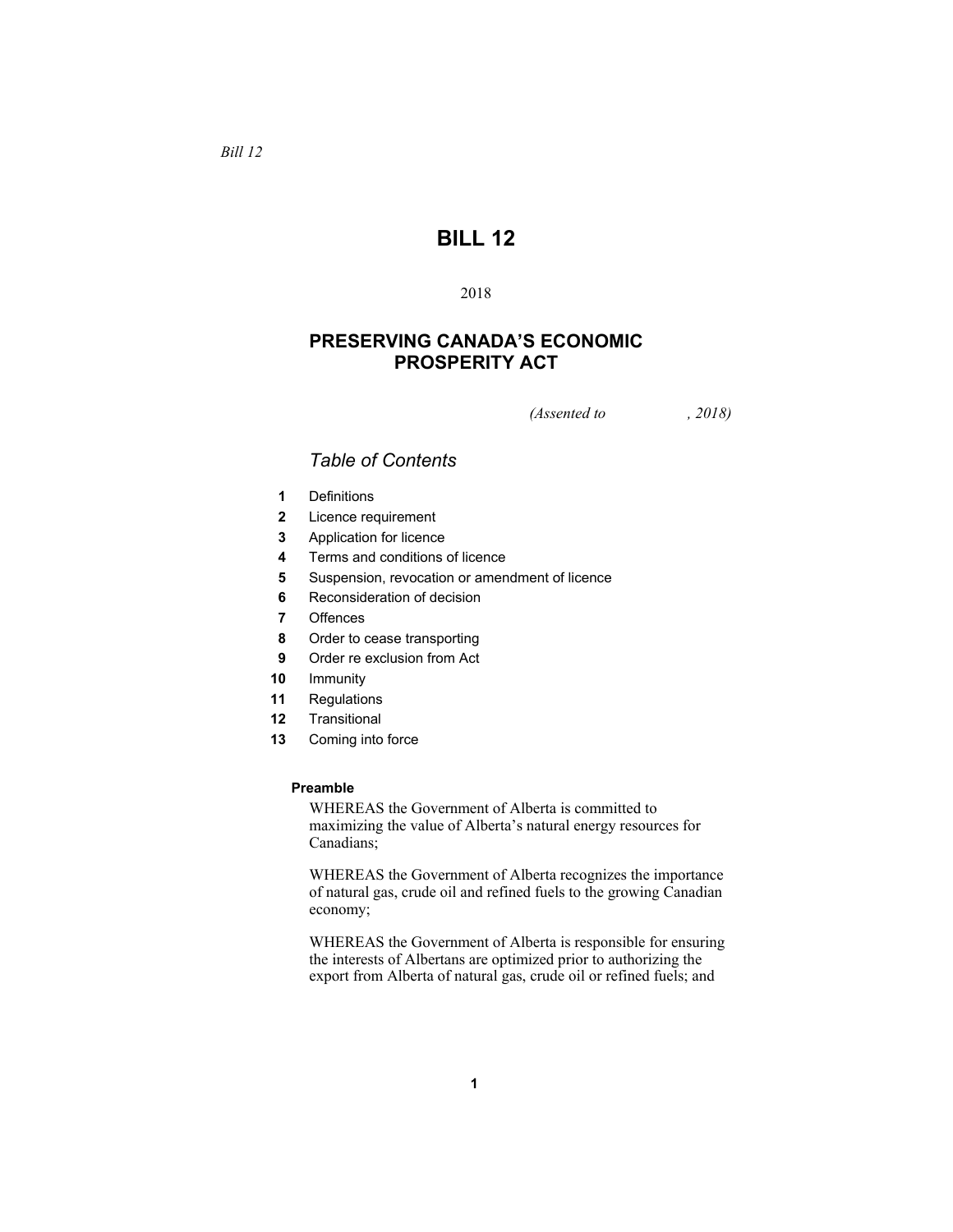WHEREAS the Government of Alberta, in recognizing the valuable role industry plays in the Province, is committed to engaging with industry stakeholders prior to requiring licences under this Act;

THEREFORE HER MAJESTY, by and with the advice and consent of the Legislative Assembly of Alberta, enacts as follows:

#### **Definitions**

**1** In this Act,

- (a) "crude oil" means a mixture mainly of pentanes and heavier hydrocarbons
	- (i) that may be contaminated with sulphur compounds,
	- (ii) that is recovered or is recoverable at a well from an underground reservoir, and
	- (iii) that is liquid at the conditions under which its volume is measured or estimated,

 and includes all other hydrocarbon mixtures so recovered or recoverable except natural gas or crude bitumen;

- (b) "field condensate" means products, other than gas products and oil sands products, obtained from natural gas or solution gas before it is delivered to a gathering system;
- (c) "gas products" means residue gas, ethane, propane, butanes, pentanes plus and sulphur;
- (d) "licence" means a licence issued under this Act;
- (e) "Minister" means the Minister of Energy;
- (f) "natural gas" includes gas products and field condensate;
- (g) "refined fuels" means
	- (i) gasoline, diesel, aviation fuel and locomotive fuel, or
	- (ii) any other fuel or component used to produce refined fuels specified under a regulation made under this Act.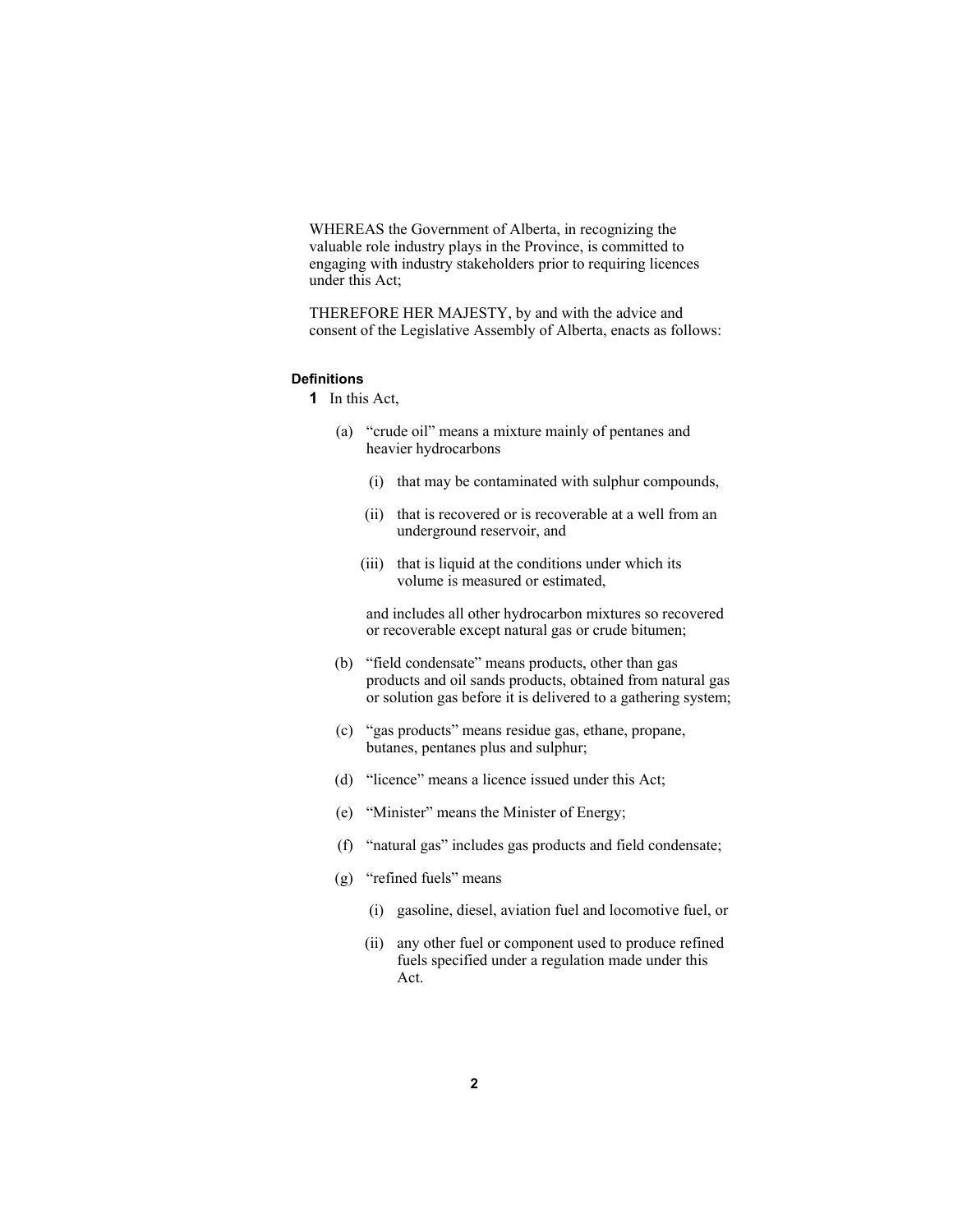#### **Licence requirement**

**2(1)** No person shall, without a licence, export from Alberta any quantity of natural gas, crude oil or refined fuels.

**(2)** Subsection (1) applies only where the Minister by order requires a person or class of persons to obtain a licence.

**(3)** Before making an order under subsection (2), the Minister shall determine whether it is in the public interest of Alberta to do so having regard to

- (a) whether adequate pipeline capacity exists to maximize the return on crude oil and diluted bitumen produced in Alberta,
- (b) whether adequate supplies and reserves of natural gas, crude oil and refined fuels will be available for Alberta's present and future needs, and
- (c) any other matters considered relevant by the Minister.

#### **Application for licence**

**3** A person who is required to obtain a licence under section 2 or who wishes to amend or renew a licence shall, in accordance with the regulations, apply to the Minister.

#### **Terms and conditions of licence**

**4(1)** The Minister may issue, amend or renew a licence only if in the Minister's opinion it is in the public interest of Alberta to do so having regard to the matters referred to in section  $2(3)(a)$  to (c).

**(2)** In issuing, amending or renewing a licence, the Minister may impose any terms and conditions, including all or any of the following:

- (a) the point at which the licensee may export from Alberta any quantity of natural gas, crude oil or refined fuels;
- (b) the method by which natural gas, crude oil or refined fuels may be exported from Alberta;
- (c) the maximum quantities of natural gas, crude oil or refined fuels that may be exported from Alberta during the interval or intervals set out in the licence;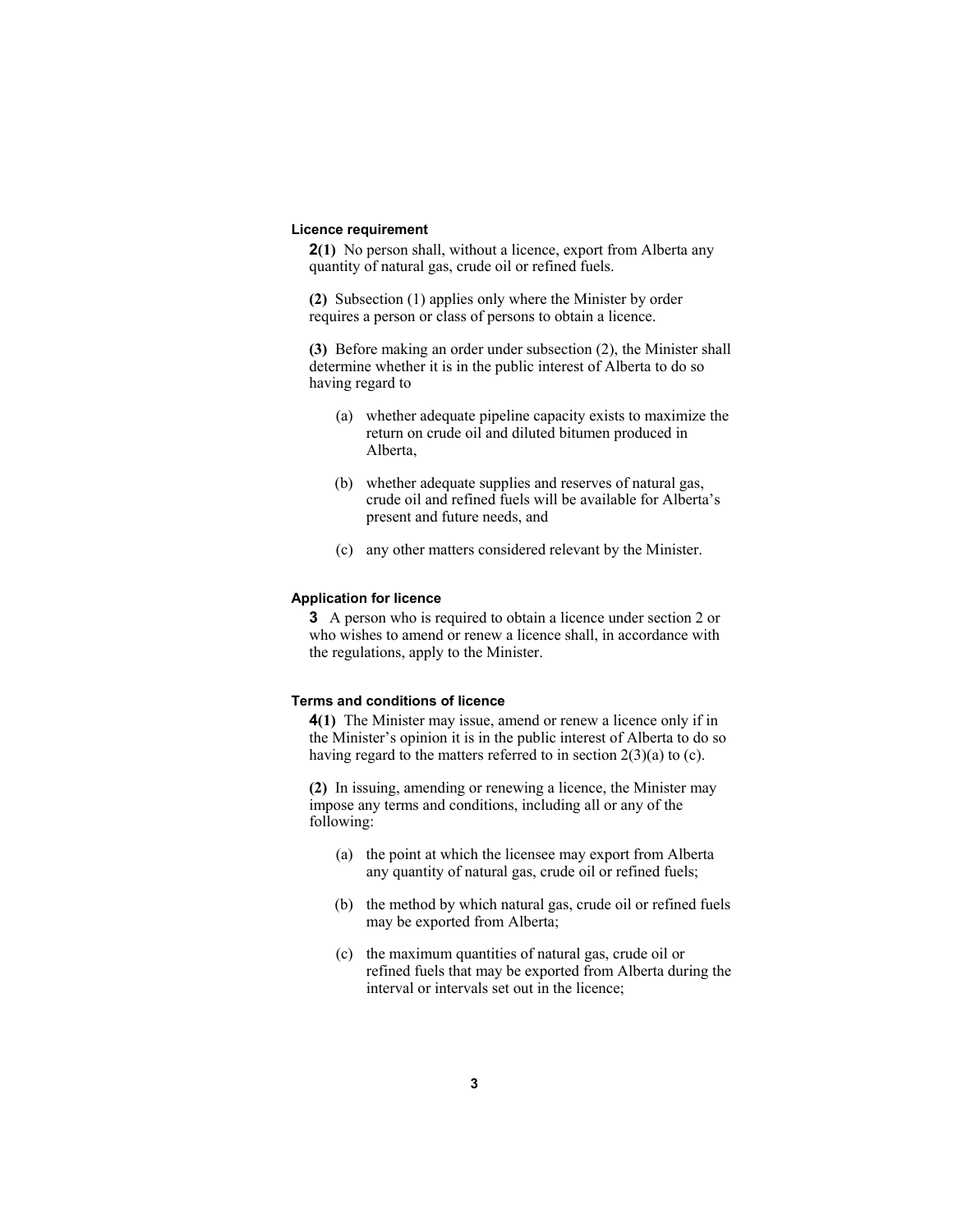- (d) the maximum daily quantities of natural gas, crude oil or refined fuels that may be exported from Alberta;
- (e) the conditions under which the export from Alberta of natural gas, crude oil or refined fuels by the licensee may be diverted, reduced or interrupted;
- (f) the period for which the licence is operative.

**(3)** The Minister may under subsection (1) consider issuing a licence for a lesser quantity of natural gas, crude oil or refined fuels to be exported from Alberta than had been proposed in the application for the licence.

**(4)** With respect to a licence for the export from Alberta of refined fuels, the Minister may impose different terms and conditions for different types of refined fuels.

#### **Suspension, revocation or amendment of licence**

**5** The Minister may by order suspend, revoke or amend a licence if the Minister determines that it is in the public interest of Alberta to do so having regard to the matters referred to in section  $2(3)(a)$ to (c).

#### **Reconsideration of decision**

**6** The Minister may, in accordance with the regulations, reconsider any decision made by the Minister under this Act.

#### **Offences**

**7(1)** A person who fails to comply with

- (a) this Act or the regulations,
- (b) a term or condition of a licence, or
- (c) an order or direction of the Minister made under this Act

is guilty of an offence.

**(2)** A person who is guilty of an offence under subsection (1) is liable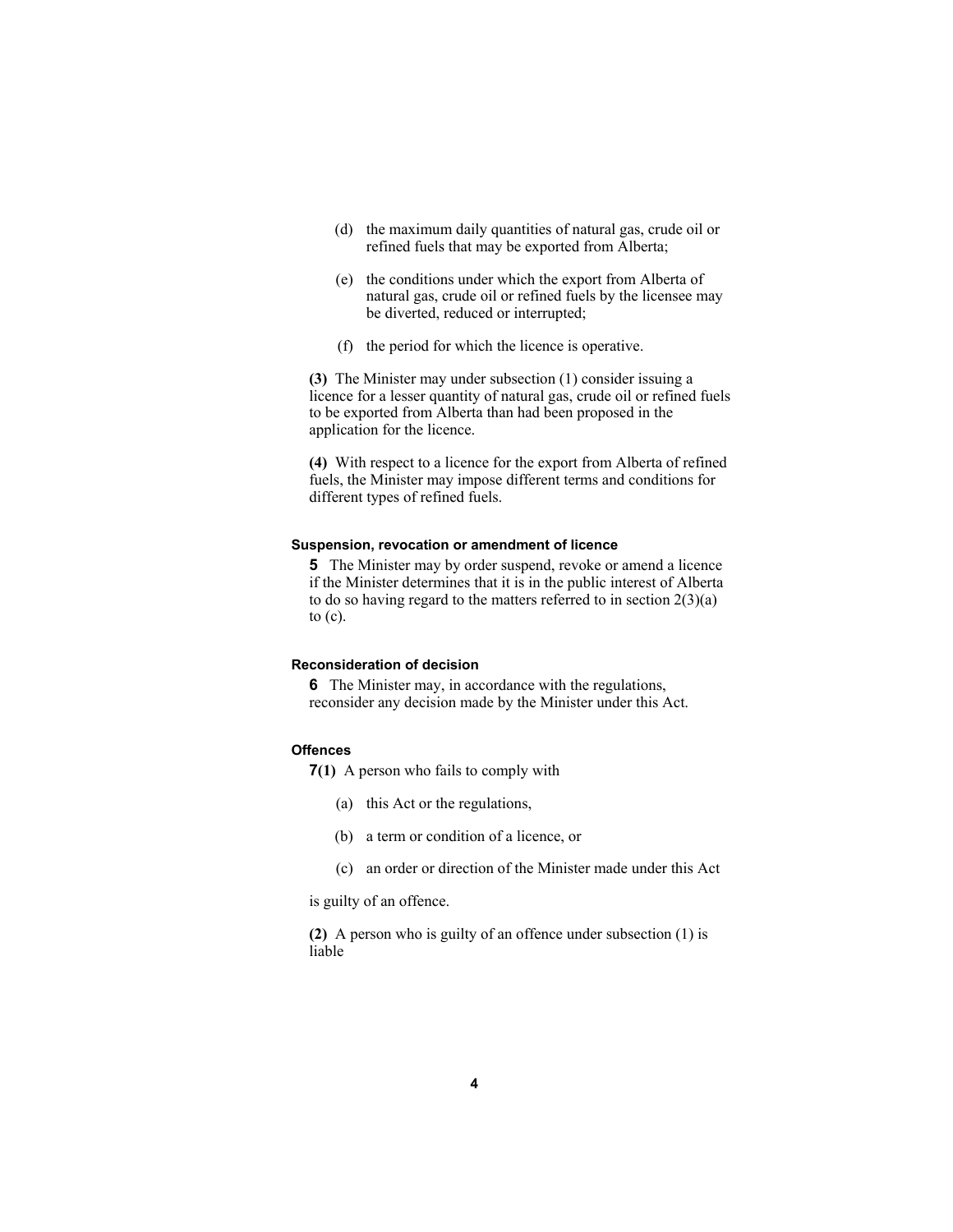- (a) in the case of a corporation, to a fine of not more than \$10 000 000 for each day or part of a day on which the offence occurs or continues, and
- (b) in the case of an individual, to a fine of not more than \$1 000 000 for each day or part of a day on which the offence occurs or continues.

**(3)** Where a corporation commits an offence under this Act, an officer, director or agent of the corporation who directed, authorized, assented to, acquiesced in or participated in the commission of the offence is a party to and guilty of the offence and is liable to the fines provided for the offence, whether or not the corporation has been prosecuted for or convicted of the offence.

**(4)** A prosecution for an offence under this Act may not be commenced more than 2 years after the date on which evidence of the offence first came to the attention of the Minister.

# **Order to cease transporting**

**8(1)** In this section,

- (a) "operator" means
	- (i) the holder of a licence for a pipeline under the *Pipeline Act*,
	- (ii) the operator of a railway under the *Railway (Alberta) Act*, or
	- (iii) the registered owner of a commercial vehicle under the *Traffic Safety Act*;
- (b) "provincial pipeline" means a pipeline or pipeline system for the transmission of natural gas, crude oil or refined fuels that is operated under the authority of a licence under the *Pipeline Act* and that delivers natural gas, crude oil or refined fuels into an extra-provincial pipeline.
- **(2)** If the Minister determines that a person is not complying with
	- (a) this Act or the regulations,
	- (b) a term or condition of a licence, or
	- (c) an order or direction of the Minister made under this Act,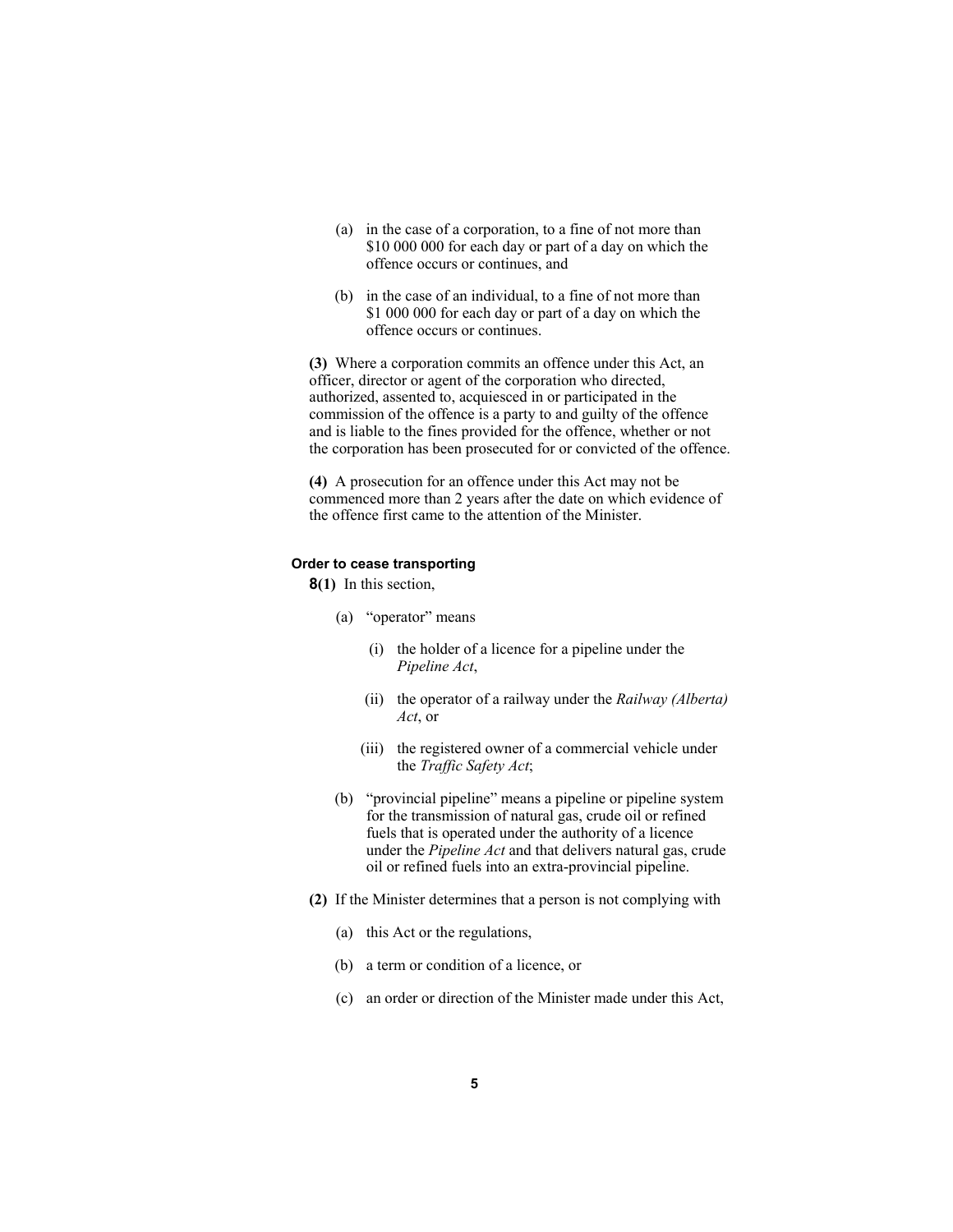the Minister may make an order directing an operator to cease transporting natural gas, crude oil or refined fuels in the operator's provincial pipeline, or by the operator's railway or commercial vehicle, for the account of or on behalf of that person, commencing on the date on which the order is served on the operator and continuing until the Minister notifies the operator in writing that the order is rescinded.

**(3)** The Minister shall serve on the person concerned a copy of the order made under subsection (2), and of any subsequent notice given to the operator under that subsection, as soon as possible after it is made or given.

- **(4)** An order under subsection (2) does not operate
	- (a) to frustrate or otherwise render ineffective any agreement between
		- (i) the person concerned and the operator to whom the order is given, or
		- (ii) the person concerned and any other person if the agreement relates to the transportation of natural gas, crude oil or refined fuels by pipeline, railway or commercial vehicle within Alberta,
- or
	- (b) to relieve the person concerned from any liability
		- (i) to the operator to whom the order is given, or
		- (ii) to a party under an agreement referred to in clause  $(a)(ii)$

 for the payment of any amount that would in any event have been payable in the absence of the order.

#### **Order re exclusion from Act**

**9(1)** Notwithstanding anything in this Act, the Lieutenant Governor in Council may, by regulation, exclude from the application of this Act any natural gas, crude oil or refined fuels exported from or intended to be exported from Alberta by pipeline or other means.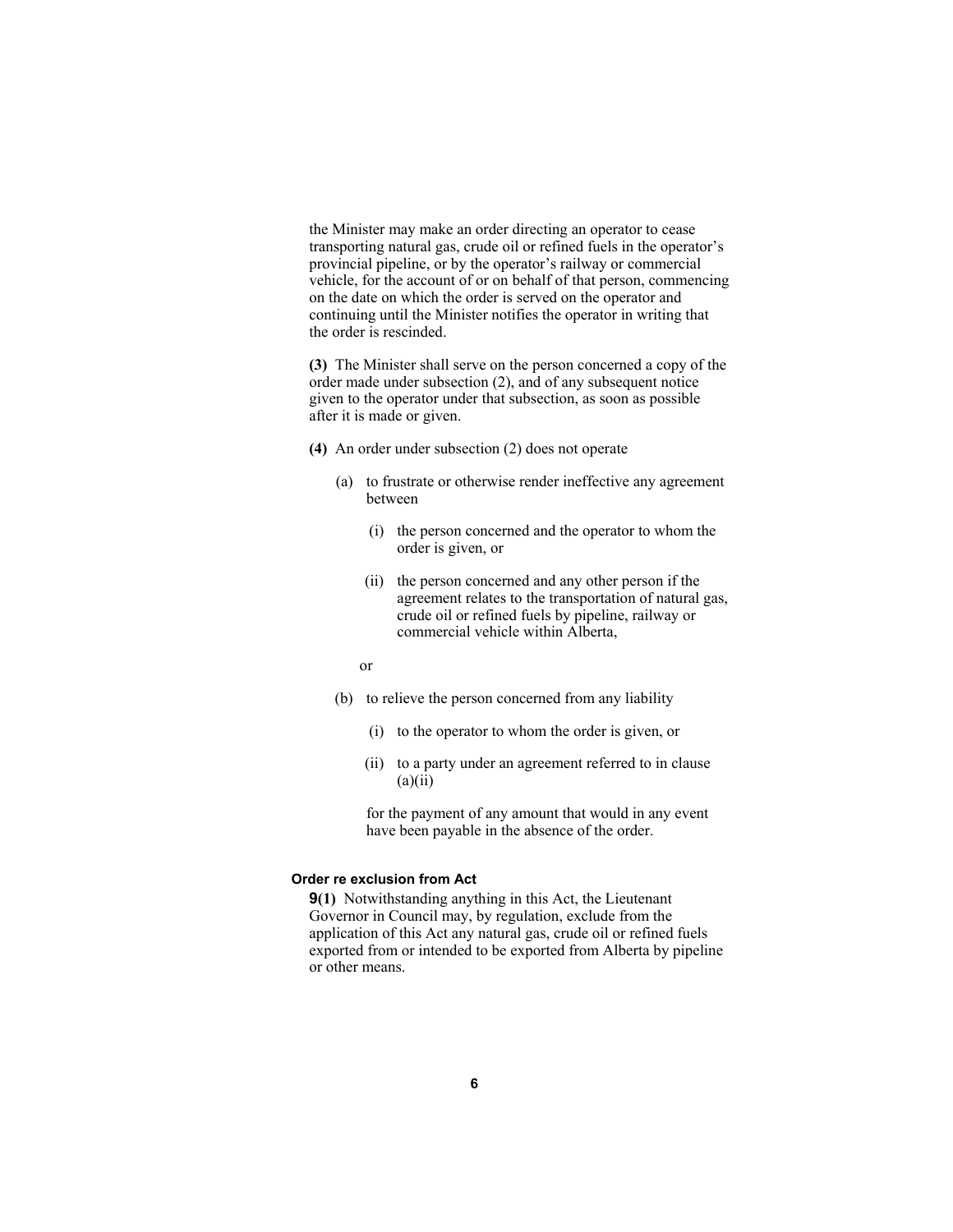- **(2)** A regulation made under this section
	- (a) does not extend the term of any licence authorizing the export from Alberta of natural gas, crude oil or refined fuels
		- (i) that was issued before the effective date of, and
		- (ii) that would have been in effect during

the period of exclusion prescribed in the regulation, and

 (b) may provide that when the period of exclusion is terminated, a licence that would have authorized the export from Alberta of natural gas, crude oil or refined fuels is, on the effective date of termination of the exclusion, effective to authorize the export from Alberta of natural gas, crude oil or refined fuels during any unexpired portion of its term that remains after the termination of the period of exclusion.

#### **Immunity**

**10** No action or proceeding lies or shall be commenced against the Minister, the Crown or any employee or agent of either of them for anything done or omitted to be done in good faith while carrying out any duties or exercising any powers under this Act or the regulations.

#### **Regulations**

- **11** The Lieutenant Governor in Council may make regulations
	- (a) granting the Minister any authority and powers considered necessary to enable the Minister to conduct and perform the Minister's duties under this Act;
	- (b) specifying other fuels and components for the purposes of section  $1(g)(ii)$ ;
	- (c) defining any term that is used but not defined in this Act;
	- (d) respecting applications for a licence or an amendment or renewal of a licence;
	- (e) respecting fees for a licence or licence renewal;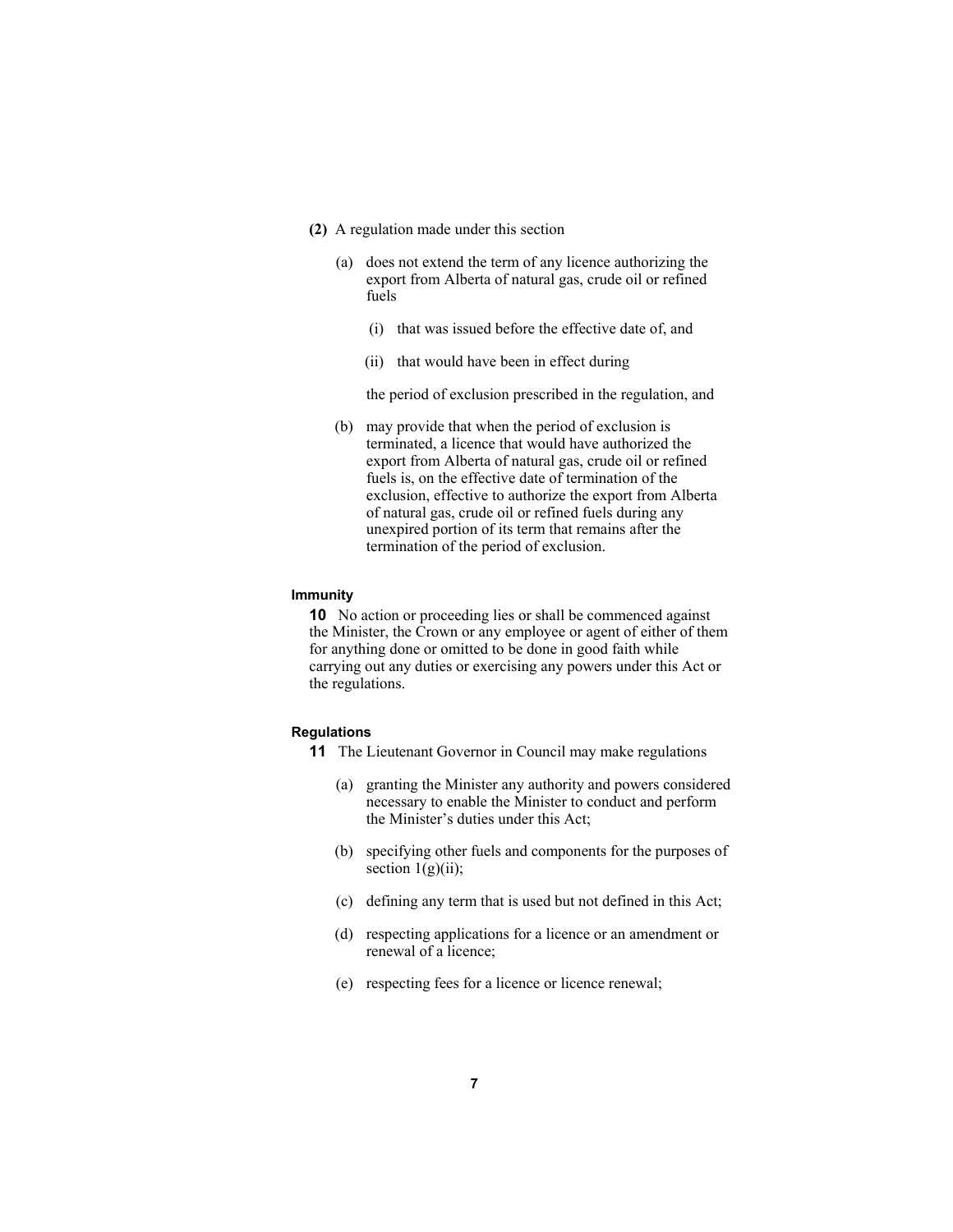- (f) respecting the terms or conditions to which licences are subject;
- (g) respecting the assignment of licences;
- (h) respecting the reconsideration of decisions of the Minister under this Act;
- (i) respecting the method to be used for the measurement of natural gas, crude oil or refined fuels;
- (j) respecting the confidentiality of information furnished under this Act and the communication of and access to that information;
- (k) respecting the giving or serving of notices and orders under this Act;
- (l) respecting any matter that the Lieutenant Governor in Council considers necessary or advisable to carry out the purposes of this Act.

#### **Transitional**

**12(1)** On the coming into force of this section, an existing permit issued under the *Gas Resources Preservation Act* is deemed also to be a licence issued under this Act for the export of natural gas if the Minister requires a person to obtain a licence under section 2 of this Act for the natural gas that is subject to that existing permit.

**(2)** The Lieutenant Governor in Council may make regulations respecting the transition to this Act of anything under the *Gas Resources Preservation Act*.

### **Coming into force**

**13** This Act comes into force on Proclamation.